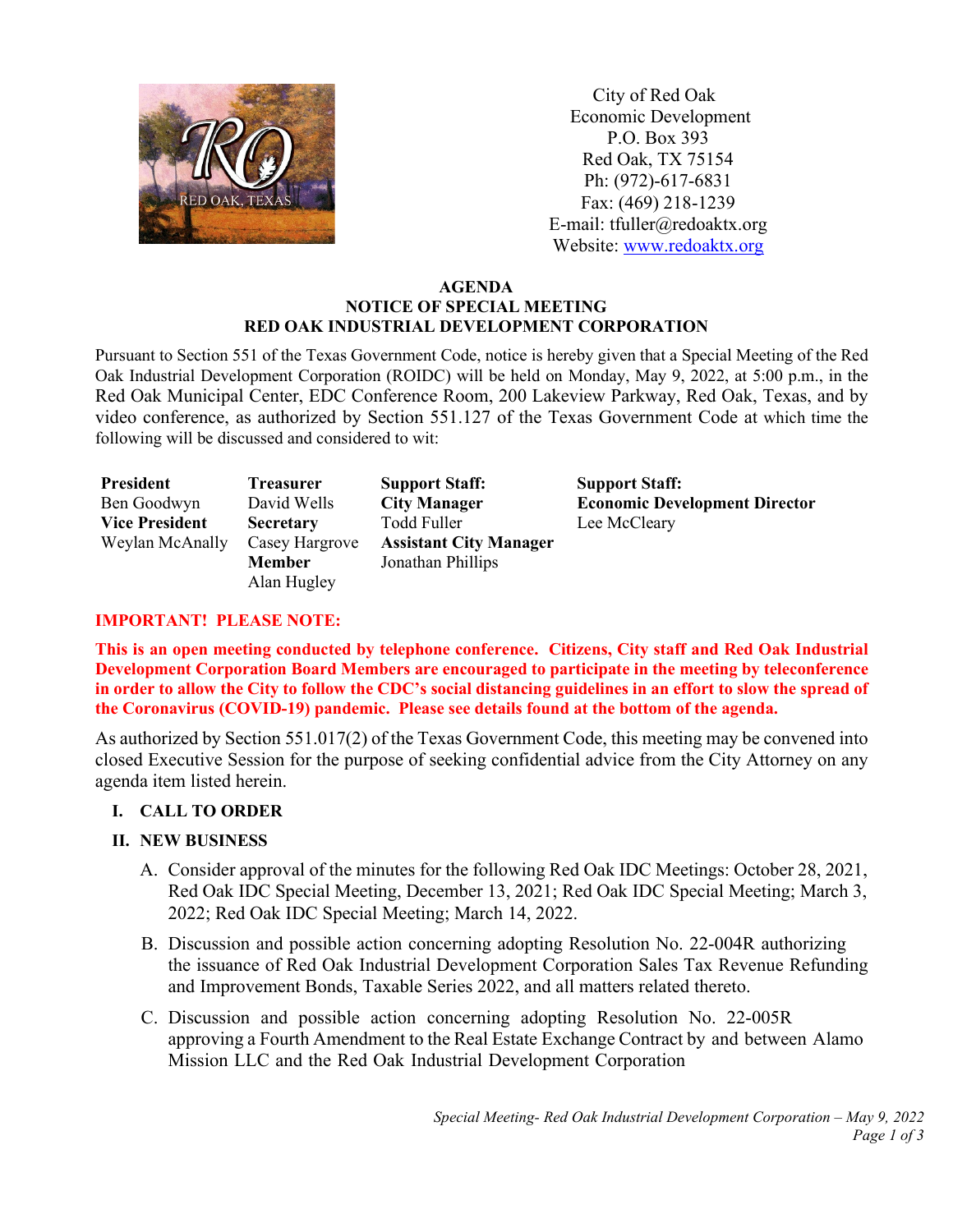("ROIDC"), Ellis County, Red Oak, Texas; and, authorizing the ROIDC President to execute all necessary documents on behalf of the ROIDC; and, providing an effective date.

#### **III. EXECUTIVE SESSION**

Texas Government Code, Section 551.071: As authorized by Chapter 551 of the Texas Government Code, the City of Red Oak Industrial Development Corporation ('ROIDC") reserves the right to adjourn into Executive Session at any time during the course of this meeting to seek legal advice from the Corporate Attorney about any matters listed on the agenda.

- A. Pursuant to the Texas Government Code, Section §551.071 Consultation with the City Attorney concerning pending litigation: Rockett Special Utility District v. Botkin, et al., Cause No. 19-CV-1007-RP, W.D. Tex.; City of Red Oak, Tex. v. USDA, et al., Civil Action No. 19-cv-02761-S, N.D., Tex.; ex Parte-City of Red Oak v. 201<sup>st</sup> Judicial District Court of Travis County, Cause No. D-1GN-20-002116; and Rockett Special Utility District v. City of Red Oak, Texas, Case No. 3:20-cv-1320.
- B. Pursuant to the Texas Government Code, Section  $\S 551.087 -$  Deliberations Regarding Economic **Development Negotiations** 
	- 1. Discuss or deliberate regarding commercial or financial information from a business prospect that seeks to locate, stay or expand in the City of Red Oak.
	- 2. Discuss or deliberate an offer, if any, with such business prospect.
- C. Pursuant to Texas Government Code, §551.072 Deliberations Regarding the Purchase, **Exchange, Lease, or Value of Real Property**

#### **IV. REGULAR SESSION:**

Reconvene into Regular Session and take any action necessary as a result of the Executive Session.

#### V. ADJOURNMENT

I certify that the above agenda of items to be considered by the Red Oak Industrial Development Corporation (ROIDC) was posted to the Bulletin board on the 6<sup>th</sup> day of May, 2022, before 5:00 p.m., in accordance with the Texas Government Code, Chapter 551.

Attested: <u>Jumer Bleyer</u>

#### **Accessibility Statement**

The Red Oak City Hall is wheelchair accessible with an entry ramp and accessible parking spaces located in front of the building. Request for accommodations must be made 48 hours prior to the meeting by contacting the City Secretary's Office at (469) 218-1207.

**Join Zoom Meeting** https://zoom.us/j/93700221994?pwd=WU0vWm9tVWNRNjJXL3FFd3FXbHU5UT09

Meeting ID: 937 0022 1994 Passcode: 705825 One tap mobile +13462487799,,93700221994#,,,,,,0#,,705825# US (Houston) +12532158782,,93700221994#,,,,,,0#,,705825# US (Tacoma)